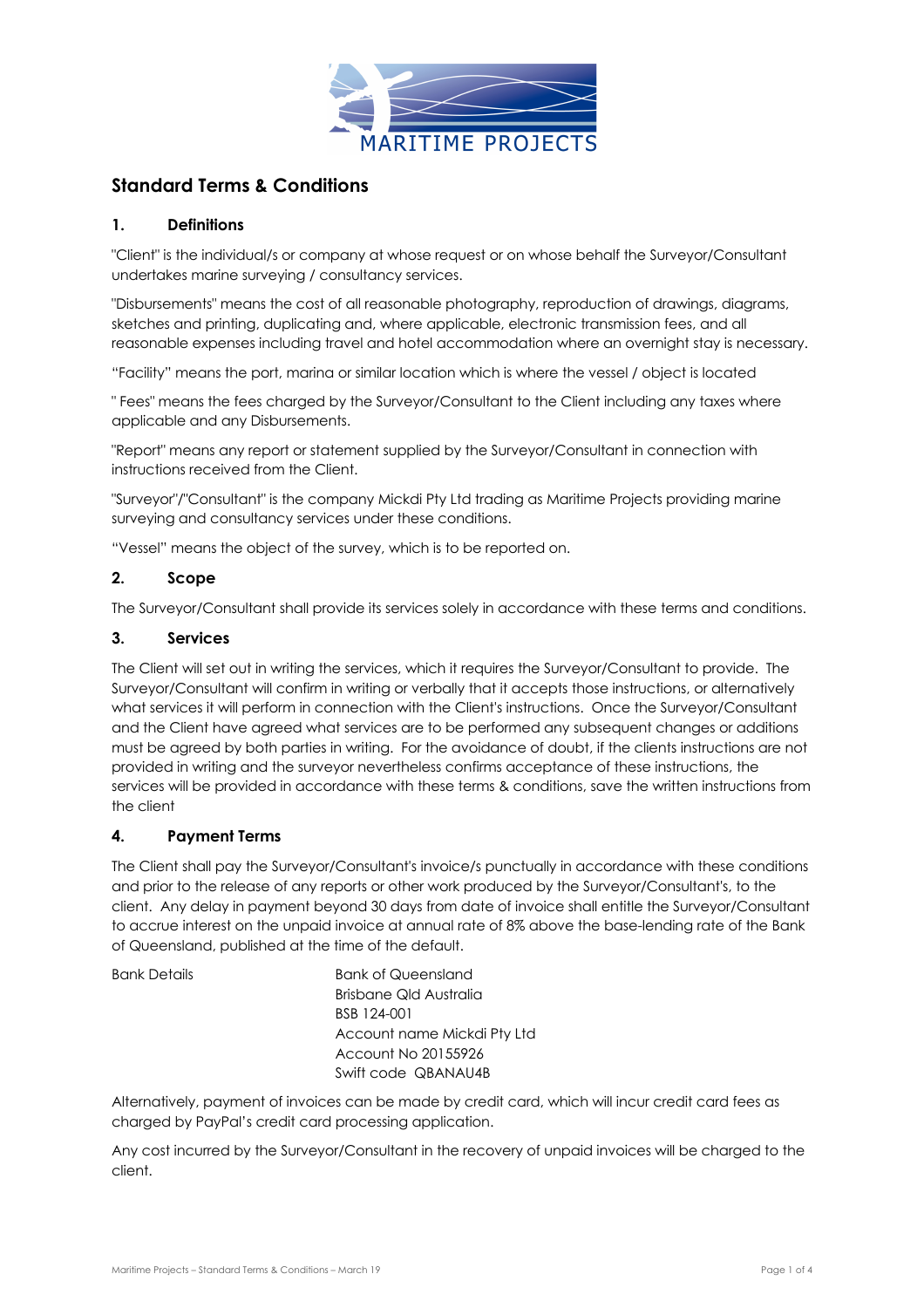

#### **5. Obligations and Responsibilities**

- a) Client Instructions and access: The Client undertakes to ensure that full instructions are given to the Surveyor/Consultant in writing and are provided in sufficient time to enable the required Services to be performed effectively and efficiently and to procure all necessary access for the Surveyor/Consultant to goods, premises, vessels, installations and transport and to ensure that all appropriate safety measures are taken to provide safe and secure working conditions. The Surveyor/Consultant shall not be liable for any loss or damage, resulting from late, incomplete arrangements, inadequate preparations, inaccurate information or ambiguous instructions.
- b) Surveyor: The Surveyor/Consultant shall use reasonable care and skill in the performance of the services in accordance with sound marine surveying/consulting practices.
- c) Reporting: The Surveyor/Consultant shall submit a final written Report to the Client following completion of the agreed Services. The report will describe the Surveyor's/Consultant's findings and the condition and/or quality of the object and/or purpose of the assignment, unless otherwise expressly instructed by the Client not to do so.
- d) Confidentiality: The Surveyor/Consultant undertakes not to disclose any information provided in confidence by the Client to any third party and will not permit access to such information by any third party unless the Client expressly grants permission, exception is where required to do so by an order of a competent court of law. If information is provided by the Client in confidence the Client undertakes to make it clear in writing what information is provided in confidence.
- e) Property: The rights of ownership in respect of all original work created by the Surveyor/Consultant remains the property of the Surveyor/Consultant.
- f) Conflict of Interest/Qualification: The Surveyor/Consultant shall promptly notify the Client of any matter including conflict of interest or lack of suitable qualifications and experience, which would render it undesirable for the Surveyor/Consultant to continue its involvement with the appointment. The Client shall be responsible for payment of the Surveyor/Consultant's Fees up to the date of notification.

## **6. Liability**

- a) Without prejudice to Clause 7, the Surveyor/Consultant shall be under no liability whatsoever to the Client for any loss, damage, delay or expense of whatsoever nature, whether direct or indirect and howsoever arising, unless it is proved to have resulted solely from the negligence of the Surveyor/Consultant or any of its employees or agents or sub-contractors.
- b) Where the Australian Consumer Law consumer guarantees do not apply and in the event that the Client proves that the loss, damage, delay or expense was caused by the negligence of the Surveyor/Consultant aforesaid, then, save for where loss, damage, delay or expense has resulted from the Surveyor's/Consultant's personal act or omission committed with the intent to cause same or recklessly and with knowledge that such loss, damage, delay or expense would probably result, the Surveyor's/Consultant's liability for each incident or series of incidents giving rise to a claim or claims shall never exceed a sum calculated on the basis of ten times the Surveyor's/Consultant's charges or A\$100,000, whichever is the lesser.
- c) Notwithstanding anything set out in these conditions, they are subject to the Australian Consumer Law as set out in Schedule 2 of the Competition and Consumer Act 2010 if and to the extent consumer guarantees apply to this Contract and prevent the exclusion, restriction or modification of any such consumer guarantee. The liability of the Surveyor/Consultant, if any, for breach of any consumer guarantee which applies (other than where the Services are of a kind ordinarily acquired for personal, domestic or household consumption) shall be limited at the option of the Surveyor/Consultant to the supply of the Services again or the payment of having the Services supplied again at the same commercial and published rates of the Surveyor / Consultant.
- d) The Surveyor/Consultant shall not be liable for any loss, damage, or injuries, to third parties, access ways, facilities, the vessel or its fitted equipment and or any other items placed at the disposal of the surveyor / consultant by, or on behalf of the Client, however such loss, damage or injury occurs.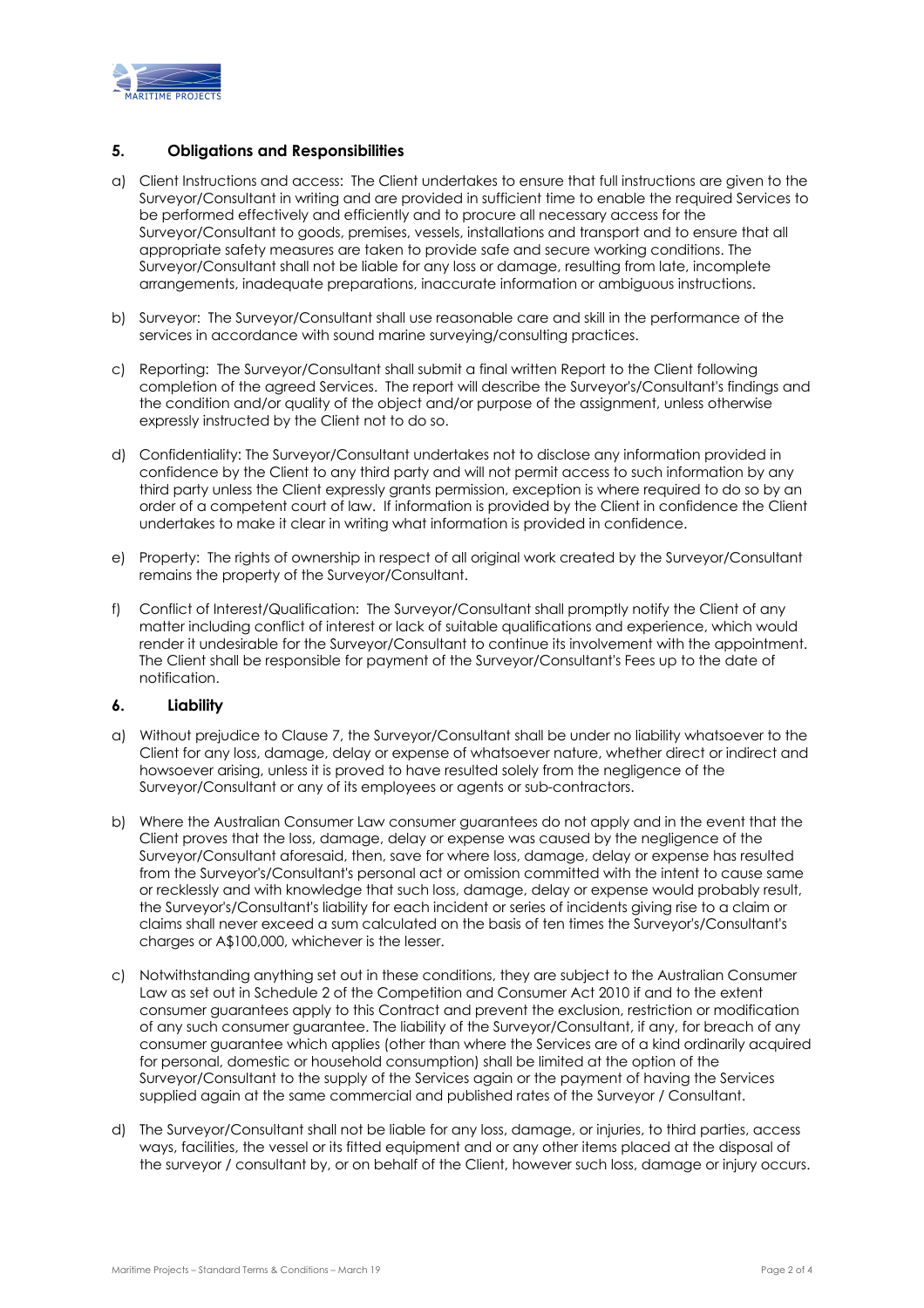

- e) Where an opinion of market valuation is stated, this valuation will only be valid based on the agreed value and condition of the vessel / object on the date of the survey. The surveyor / consultant will not be responsible for any losses realised or otherwise, arising from a change in the market value due to any reason whatsoever, including vessel condition and usage, the geographical location of the vessel, or fluctuations in market conditions.
- f) The Surveyor/Consultant shall not be liable to the client or any third party for any losses in income or increase in costs if a regulatory authority such as the Australian Maritime Safety Authority (AMSA), Maritime New Zealand (MNZ), other flag state maritime authorities or any of the classification societies, that does not perform timely, alters or changes any statutory or administrative requirement at any time during, or after, the engagement of the surveyor/consultant.

## **7. Indemnity**

Except to the extent and solely for the amount therein set out that the Surveyor/Consultant would be liable under Clause 6, the Client hereby undertakes to keep the Surveyor/Consultant and its employees, agents and sub-contractors indemnified and to hold them harmless against all actions, proceedings, claims, demands or liabilities whatsoever or howsoever arising which may be brought against them or incurred or suffered by them, and against and in respect of all costs, loss, damages and expenses (including legal costs and expenses on a full indemnity basis) which the Surveyor/Consultant may suffer or incur (either directly or indirectly) in the course of the services under these Terms & Conditions.

#### **8. Force Majeure**

Neither the Surveyor/Consultant nor the Client shall, except as otherwise provided in these Conditions, be responsible for any loss, damage, delay or failure in performance hereunder arising or resulting from act of God, act of war, seizure under legal process, quarantine restrictions, strikes, boycotts, lockouts, riots, civil commotions and arrest or restraint of princes, rulers or people.

#### **9. Insurance**

The Surveyor/Consultant shall effect and maintain, at no cost to the Client, Professional Liability Insurance and Public liability insurance for such loss and damage for which the Surveyor/Consultant may be held liable to the Client under these terms and conditions. In the event that a facility which the client has a vessel located and which requires additional coverage over & above what is maintained by the surveyor / consultant, the additional premiums for such insurance/s may be passed on to the client.

## **10. Surveyor's/Consultant's Right to Sub-contract**

The Surveyor/Consultant shall have the right to sub-contract any of the services provided under the Conditions, subject to the Client's right to object on reasonable grounds. In the event of such a subcontract the Surveyor/Consultant shall remain fully liable for the due performance of its obligations under these Conditions.

#### **11. Time Bar**

The Surveyor /Consultant shall be discharged of all liability in respect of any claim for loss, damage, delay or expense suffered by the Client after 12 months from the date on which the Surveyor/Consultant submits a final report to the client or, if no report is issued, the date on which the report would have been issued.

#### **12. Travel**

Where it is expected that the surveyor attending will commence work as soon after arrival to a location. Travel time on one or more flights that is in excess of 6 hours total time. The flight/s will be based on premium economy fares as a minimum class or where premium economy is not available, business class fares.